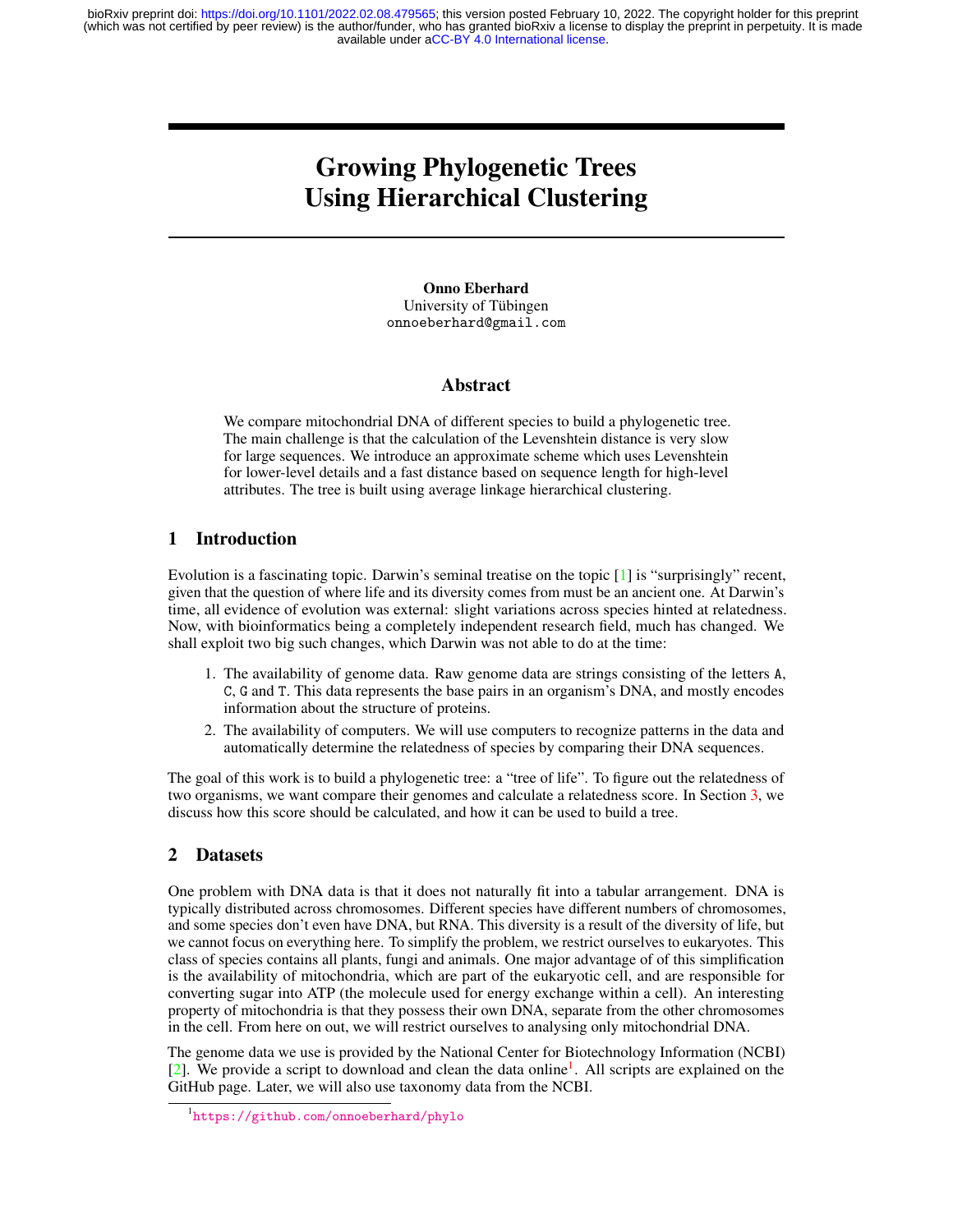available under [aCC-BY 4.0 International license.](http://creativecommons.org/licenses/by/4.0/) (which was not certified by peer review) is the author/funder, who has granted bioRxiv a license to display the preprint in perpetuity. It is made bioRxiv preprint doi: [https://doi.org/10.1101/2022.02.08.479565;](https://doi.org/10.1101/2022.02.08.479565) this version posted February 10, 2022. The copyright holder for this preprint

## <span id="page-1-0"></span>3 Method

How do we figure out how related two species are given their DNA sequences? Comparing two DNA strings is usually a very complicated task, with need for sophisticated sequence alignment algorithms. However, as we are only analyzing mitochondrial DNA, the complexity reduces greatly and we may assume a simplistic model of evolution. Under this model, we only consider point mutations and ignore other factors like sexual reproduction (mitochondria reproduce asexually), and copying/deleting of whole chunks of DNA. A point mutation is a "singlecharacter edit", i.e. inserting, deleting or changing a single character of DNA. The Levenshtein distance  $d_{\text{Lev}}(a, b)$  is defined as the minimum number of single-character edits to change the string  $a$  into b. If we calculate this distance between each pair of DNA sequences in our dataset, we have a reasonable relatedness score under our evolution model. Given such a distance measure, a phylogenetic tree can be built using (agglomerative) hierarchical clustering (Algorithm [1\)](#page-1-1). We use average-linkage clustering which means that the distance of two clusters is the

<span id="page-1-1"></span>

| Algorithm 1: Hierarchical Clustering                                                                                                                                                                                                                                                                                                                                                                                                                                                                                                                                                                                                                                                                                                                                                                                                                       |                                            |
|------------------------------------------------------------------------------------------------------------------------------------------------------------------------------------------------------------------------------------------------------------------------------------------------------------------------------------------------------------------------------------------------------------------------------------------------------------------------------------------------------------------------------------------------------------------------------------------------------------------------------------------------------------------------------------------------------------------------------------------------------------------------------------------------------------------------------------------------------------|--------------------------------------------|
| Input:                                                                                                                                                                                                                                                                                                                                                                                                                                                                                                                                                                                                                                                                                                                                                                                                                                                     | Dissimilarity matrix $D$                   |
| Output:                                                                                                                                                                                                                                                                                                                                                                                                                                                                                                                                                                                                                                                                                                                                                                                                                                                    | Dendrogram $(C, h)$                        |
| Level:                                                                                                                                                                                                                                                                                                                                                                                                                                                                                                                                                                                                                                                                                                                                                                                                                                                     | $l \leftarrow  D $                         |
| Clusters:                                                                                                                                                                                                                                                                                                                                                                                                                                                                                                                                                                                                                                                                                                                                                                                                                                                  | $C_i^l \leftarrow \{i\}, i = 1, \ldots, l$ |
| Heights:                                                                                                                                                                                                                                                                                                                                                                                                                                                                                                                                                                                                                                                                                                                                                                                                                                                   | $h_l \leftarrow 0$                         |
| while $l > 1$ do                                                                                                                                                                                                                                                                                                                                                                                                                                                                                                                                                                                                                                                                                                                                                                                                                                           |                                            |
| for $i, j \in \{1, \ldots, l\}$ do                                                                                                                                                                                                                                                                                                                                                                                                                                                                                                                                                                                                                                                                                                                                                                                                                         |                                            |
| for $i, j \in \{1, \ldots, l\}$ do                                                                                                                                                                                                                                                                                                                                                                                                                                                                                                                                                                                                                                                                                                                                                                                                                         |                                            |
| for $i, j \in \{1, \ldots, l\}$ do                                                                                                                                                                                                                                                                                                                                                                                                                                                                                                                                                                                                                                                                                                                                                                                                                         |                                            |
| for $i \leftarrow j$ and $i \leftarrow j$ and $i \leftarrow j$ and $i \leftarrow j$ and $i \leftarrow j$ and $i \leftarrow j$ and $i \leftarrow j$ and $i \leftarrow j$ and $i \leftarrow j$ and $i \leftarrow j$ and $i \leftarrow j$ and $i \leftarrow j$ and $i \leftarrow j$ and $i \leftarrow j$ and $i \leftarrow j$ and $i \leftarrow j$ and $i \leftarrow j$ and $i \leftarrow j$ and $i \leftarrow j$ and $i \leftarrow j$ and $i \leftarrow j$ and $i \leftarrow j$ and $i \leftarrow j$ and $i \leftarrow j$ and $i \leftarrow j$ and $i \leftarrow j$ and $i \leftarrow j$ and $i \leftarrow j$ and $i \leftarrow j$ and $i \leftarrow j$ and $i \leftarrow j$ and $i \leftarrow j$ and $i \leftarrow j$ and $i \leftarrow j$ and $i \leftarrow j$ and $i \leftarrow j$ and $i \leftarrow j$ and $j$ and $j$ and $j$ and <math< th=""></math<> |                                            |

average of the distances of species in this cluster. This is a natural choice under our evolution model.

One big problem with using the Levenshtein distance is that it is slow to compute, even when using fast C libraries. Especially for long sequences ( $\geq$  40.000) it becomes prohibitive. To solve this problem, we try to approximate the Levenshtein distance by a very simple heuristic, which we call the length-distance:  $d_{\text{len}}(a, b) := |\text{len}(a) - \text{len}(b)|$ . The rationale behind this is that for large sequence differences, the Levenshtein distance will be dominated by the difference in length. Both distance measures are compared to the real taxonomy classification in Figure [1](#page-1-2) on a small test set.



<span id="page-1-2"></span>Figure 1: The length-distance works well on the macro- but not on the micro-level.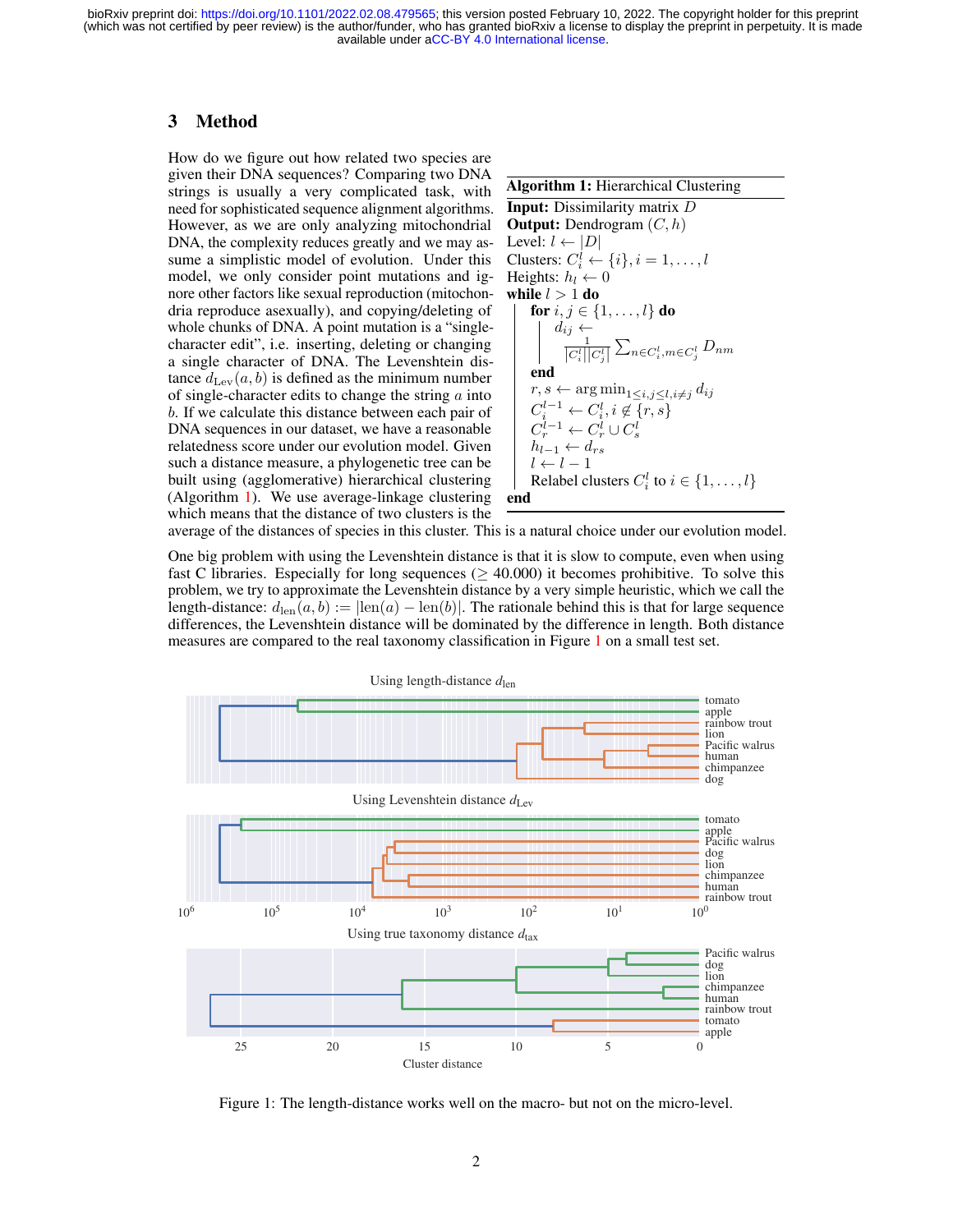available under [aCC-BY 4.0 International license.](http://creativecommons.org/licenses/by/4.0/) (which was not certified by peer review) is the author/funder, who has granted bioRxiv a license to display the preprint in perpetuity. It is made bioRxiv preprint doi: [https://doi.org/10.1101/2022.02.08.479565;](https://doi.org/10.1101/2022.02.08.479565) this version posted February 10, 2022. The copyright holder for this preprint



<span id="page-2-2"></span>As the length-distance seems to work okay on large-scale structure, we ideally would want to only use the Levenshtein distance on shorter sequences. To this end, we analyze the distributions of length-distances in the left plot in Figure [2.](#page-2-2) A natural cut-off point is to use Levenshtein for all pairs a, b where  $d_{\text{len}} < 2000$ . We will also filter out pairs where  $\bar{\ell}(a, b) := \frac{1}{2}(\text{len}(a) + \text{len}(b)) \ge 40.000$ , as shown in the center plot (Fig. [2\)](#page-2-2). In the right are shown the Levenshtein distances (after 24h of computation), where we filter the lonely outliers of  $d_{\text{Lev}} \geq 20.000$ . Finally, we define:

$$
d_{\text{joint}}(a, b) := \begin{cases} d_{\text{Lev}}(a, b) & \text{if } d_{\text{len}}(a, b) < 2000, \ \bar{\ell}(a, b) < 40.000, \ d_{\text{Lev}}(a, b) < 20.000 \\ d_{\text{len}} + 20.000 & \text{otherwise,} \end{cases}
$$

which is the joint distance of  $d_{\text{len}}$  and  $d_{\text{Lev}}$ . It is clear that always  $d_{\text{Lev}} \geq d_{\text{len}}$ , as the Levenshtein distance must at least account for the difference in length. Thus, we add 20.000 to the length-distance, so as not to interfere with the smaller scale. A comparison with  $d_{\text{tax}}$ , which we define as the number of true taxonomy classes that a and b *don't* have in common, is shown in Figure [3.](#page-2-3)



<span id="page-2-3"></span>Figure 3: Distance matrices created for the species dataset  $({s_i}_{i=1}^N)$ :  $D_{ij} = d(s_i, s_j)$ .

### 4 Results

The resulting phylogenetic tree is shown in Figure [4,](#page-3-0) where it is compared to one built with only the length-distance. It can be seen that using the  $d_{\text{joint}}$  works in practise, where calculating the Levenshtein distance is not feasible. However, there might be other computationally efficient distance measures that perform better than  $d_{\text{len}}$ . Our evolution model is also not perfect, as DNA mutations are not always point mutations, but chunks can be copied or moved as one. A better distance measure would respect this as valid *single* mutations.

#### References

- <span id="page-2-0"></span>[1] Charles Darwin. *On the origin of species*. 1859.
- <span id="page-2-1"></span>[2] David L Wheeler et al. "Database resources of the national center for biotechnology information". In: *Nucleic acids research* 36.suppl\_1 (2007), pp. D13–D21.